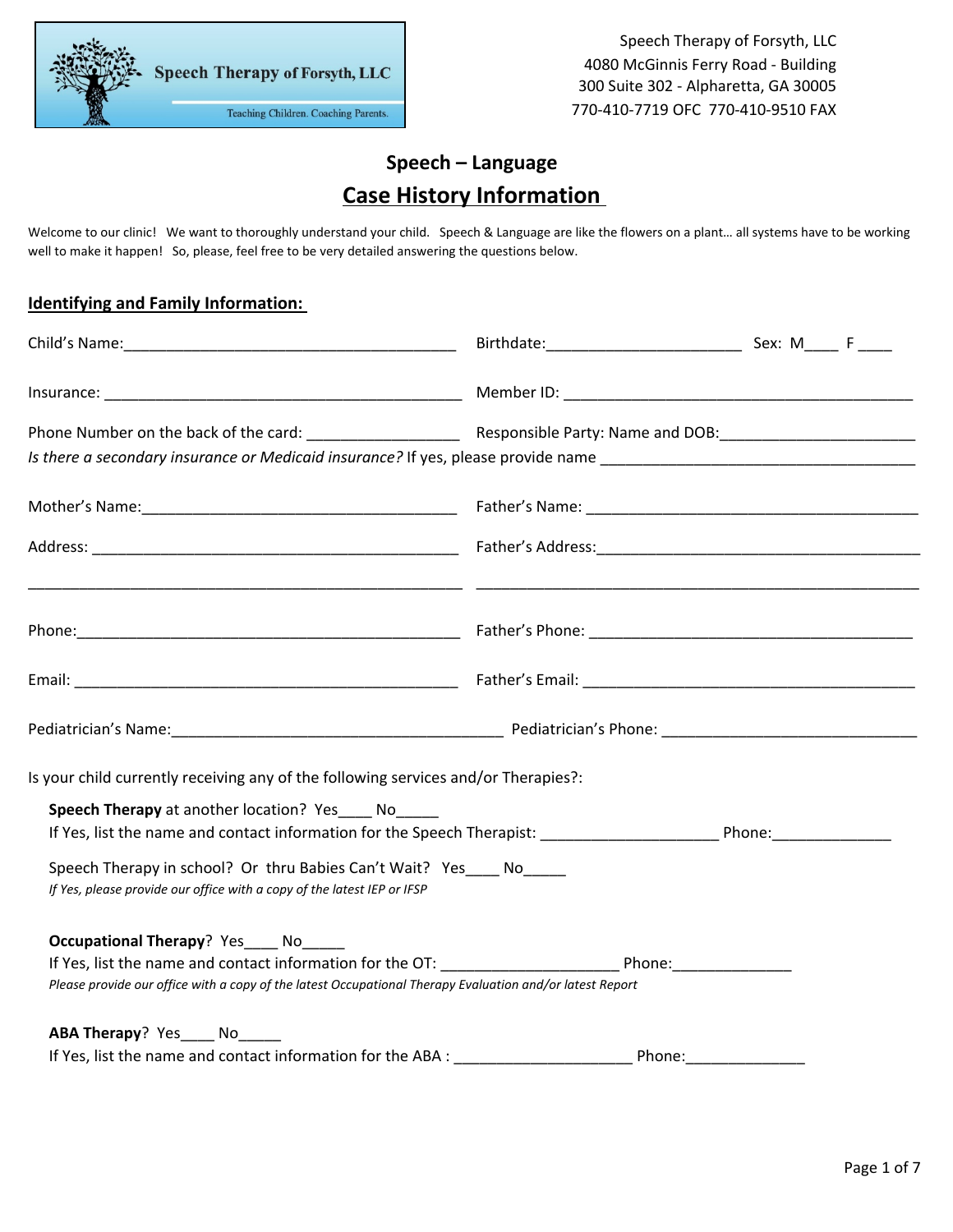| Child lives with (check one):      |                                                                     |     |                                                                                                                       |                         |
|------------------------------------|---------------------------------------------------------------------|-----|-----------------------------------------------------------------------------------------------------------------------|-------------------------|
| <b>Birth parents</b><br>One Parent | Adoptive parents<br><b>Foster Parents</b><br>Parent and Step-Parent |     |                                                                                                                       |                         |
| Other children in the family:      |                                                                     |     |                                                                                                                       |                         |
| Name                               | Age                                                                 | Sex | Grade                                                                                                                 | Speech/Hearing Problems |
|                                    |                                                                     |     |                                                                                                                       |                         |
|                                    |                                                                     |     |                                                                                                                       |                         |
| Child's race/ethnic group :        |                                                                     |     |                                                                                                                       |                         |
|                                    | Caucasian, Non-Hispanic                                             |     |                                                                                                                       |                         |
| Native American                    |                                                                     |     |                                                                                                                       |                         |
| Hispanic                           |                                                                     |     |                                                                                                                       |                         |
|                                    | Asian or Pacific Islander                                           |     |                                                                                                                       |                         |
| African-American                   |                                                                     |     |                                                                                                                       |                         |
|                                    | Other________________                                               |     |                                                                                                                       |                         |
|                                    | Is there a language other than English spoken in the home?          |     |                                                                                                                       |                         |
|                                    | If yes, which one?                                                  |     | <u> 1989 - Johann Barn, mars ann an t-Amhain an t-Amhain an t-Amhain an t-Amhain an t-Amhain an t-Amhain an t-Amh</u> |                         |
|                                    | Does the child speak the language?  Yes _____ No______              |     |                                                                                                                       |                         |
|                                    | Does the child understand the language? Yes____ No_____             |     |                                                                                                                       |                         |
|                                    |                                                                     |     |                                                                                                                       |                         |
|                                    | Which language does the child prefer to speak at home?              |     |                                                                                                                       |                         |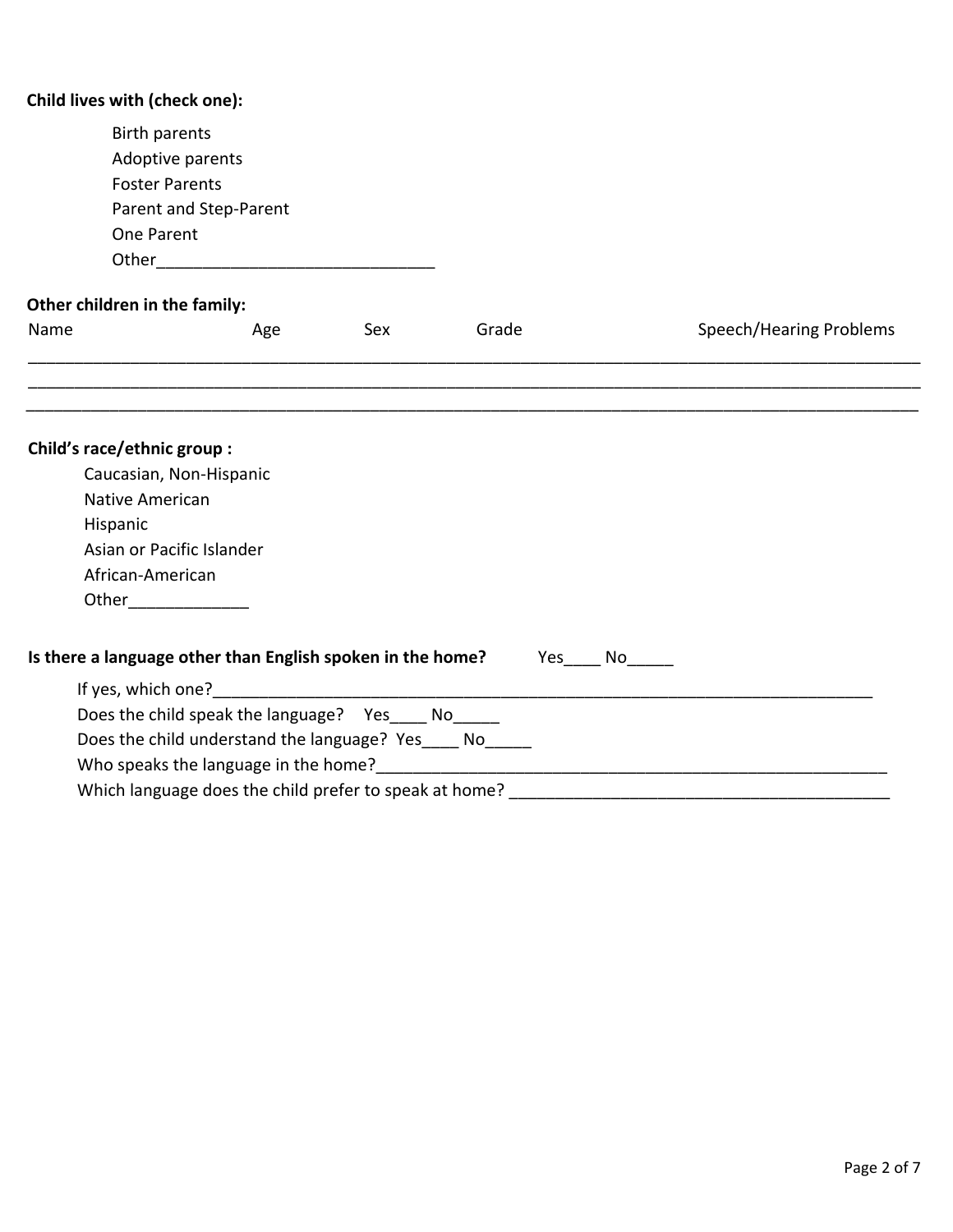# Speech-Language-Hearing

| Please describe your primary concern regarding your child's speech & language development.                                                                                                                                                                                                                                                                    |
|---------------------------------------------------------------------------------------------------------------------------------------------------------------------------------------------------------------------------------------------------------------------------------------------------------------------------------------------------------------|
|                                                                                                                                                                                                                                                                                                                                                               |
| When and where was your child's last hearing test?                                                                                                                                                                                                                                                                                                            |
| When was your child's last medical check-up?                                                                                                                                                                                                                                                                                                                  |
| Do you feel your child has a speech problem? Yes______ No_____                                                                                                                                                                                                                                                                                                |
| Has he/she had a Speech Evaluation/screening?  Yes_____  No_____                                                                                                                                                                                                                                                                                              |
| Has your child ever received Speech Therapy? Yes_______ No_____                                                                                                                                                                                                                                                                                               |
| Has your Child received any other evaluation or Therapy (Physical Therapy, counseling, Occupational Therapy, vision, ect.)?<br>If yes, please describe. The contract of the contract of the contract of the contract of the contract of the contract of the contract of the contract of the contract of the contract of the contract of the contract of the c |
|                                                                                                                                                                                                                                                                                                                                                               |
|                                                                                                                                                                                                                                                                                                                                                               |
|                                                                                                                                                                                                                                                                                                                                                               |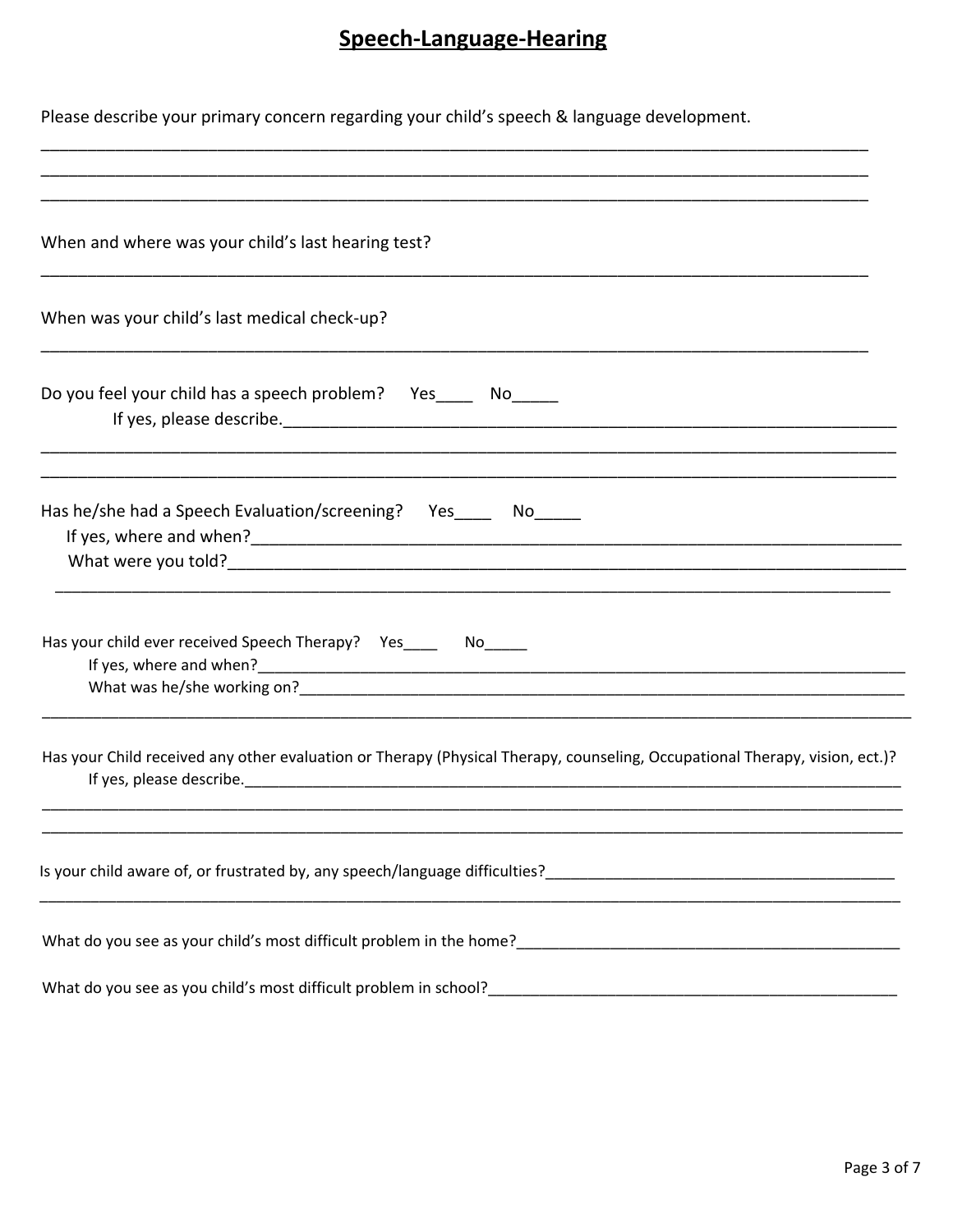## **Birth History**

| Were there any neonatal complications? Yes No<br>Was child able to nurse? Yes________ No______<br>Did the child go home with mother from the hospital?  Yes________ No_____<br><b>Early Developmental Milestones</b><br>Please indicate the age (in months) when your child:<br><b>Feeding</b> |
|------------------------------------------------------------------------------------------------------------------------------------------------------------------------------------------------------------------------------------------------------------------------------------------------|
|                                                                                                                                                                                                                                                                                                |
|                                                                                                                                                                                                                                                                                                |
|                                                                                                                                                                                                                                                                                                |
|                                                                                                                                                                                                                                                                                                |
|                                                                                                                                                                                                                                                                                                |
|                                                                                                                                                                                                                                                                                                |
|                                                                                                                                                                                                                                                                                                |
|                                                                                                                                                                                                                                                                                                |
|                                                                                                                                                                                                                                                                                                |
|                                                                                                                                                                                                                                                                                                |
|                                                                                                                                                                                                                                                                                                |
|                                                                                                                                                                                                                                                                                                |
|                                                                                                                                                                                                                                                                                                |
| Check the utensils your child uses independently: Fork __________ Spoon _________ Cup ________ Straw ________                                                                                                                                                                                  |
| Does your child chokes easily? Yes________ No______                                                                                                                                                                                                                                            |
| Does your child pocket food in his/her cheek? Yes ______ No                                                                                                                                                                                                                                    |
| Does your child use his/her tongue to swipe food from inner cheek? Yes____ No____ From lips? Yes____ No___                                                                                                                                                                                     |
| Does your child imitate: Mouth open? Yes No Tongue out? Yes No                                                                                                                                                                                                                                 |
| <b>Speech</b>                                                                                                                                                                                                                                                                                  |
| Babbling: Yes ____ No ____ Jargon: Yes ____ No ____ Real words: Yes ____ No ___                                                                                                                                                                                                                |
| Mom understands ______ % Dad understands ______ % Stranger understands ______ %                                                                                                                                                                                                                |
|                                                                                                                                                                                                                                                                                                |
|                                                                                                                                                                                                                                                                                                |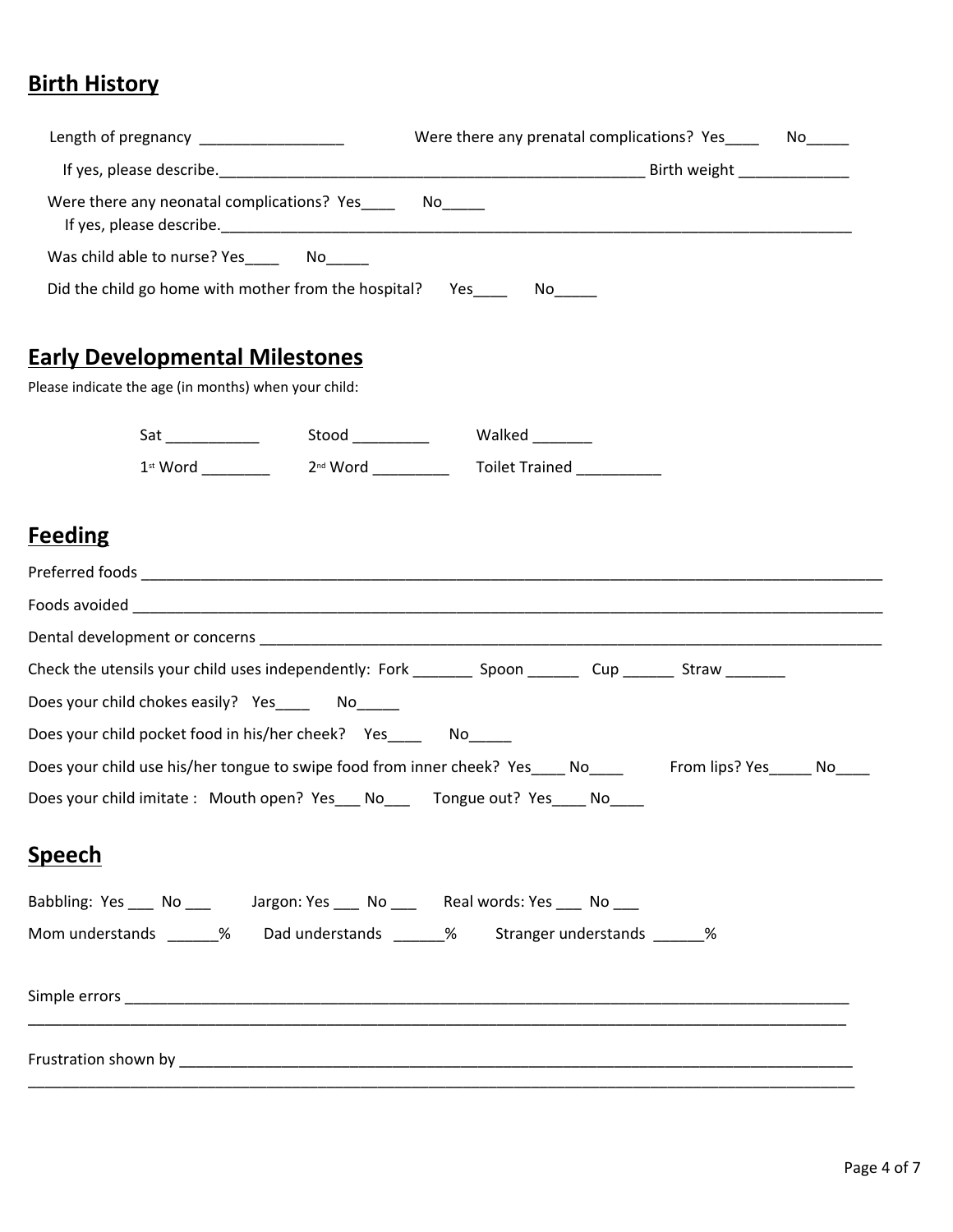#### **Language**

Please indicate, does your child:

Follows  $1^{st}$  step commands Yes  $\qquad \qquad$  No Follows 2<sup>nd</sup> step commands Yes\_\_\_\_\_ No\_\_\_\_\_ Need extra time to understand Yes\_\_\_\_\_\_ No\_\_\_\_\_ Does your child have less than five spoken words (vocabulary) ? if yes, what words is he/she using on a regular basis:

\_\_\_\_\_\_\_\_\_\_\_\_\_\_\_\_\_\_\_\_\_\_\_\_\_\_\_\_\_\_\_\_\_\_\_\_\_\_\_\_\_\_\_\_\_\_\_\_\_\_\_\_\_\_\_\_\_\_\_\_\_\_\_\_\_\_\_\_\_\_\_\_\_\_\_\_\_\_\_\_\_\_\_\_\_\_\_\_\_\_\_\_\_\_\_\_\_\_\_\_\_\_\_\_ What is the average number of words used per utterance How does your child communicate what he/she needs or wants? \_\_\_\_\_\_\_\_\_\_\_\_\_\_\_\_\_\_\_\_ How does your child show he/she is frustrated? \_\_\_\_\_\_\_\_\_\_\_\_\_\_\_\_\_\_\_\_\_\_\_\_\_\_\_\_\_\_\_\_\_\_\_\_\_\_\_\_\_\_\_\_\_\_\_\_\_\_\_\_\_\_\_\_\_\_\_\_\_\_\_\_\_

#### **Fluency**

| Please indicate, does your child:               |  |
|-------------------------------------------------|--|
| Stutter Yes______ No______                      |  |
| Repeats sounds or words Yes______ No_____       |  |
|                                                 |  |
| Prolongs sounds Yes_____ No_____                |  |
|                                                 |  |
|                                                 |  |
|                                                 |  |
| Family history of stuttering? Yes______ No_____ |  |

#### **Voice**

Please indicate information regarding your child's voice:



### **Medical History**

| Illnesses |  |
|-----------|--|
| Accidents |  |
| Surgeries |  |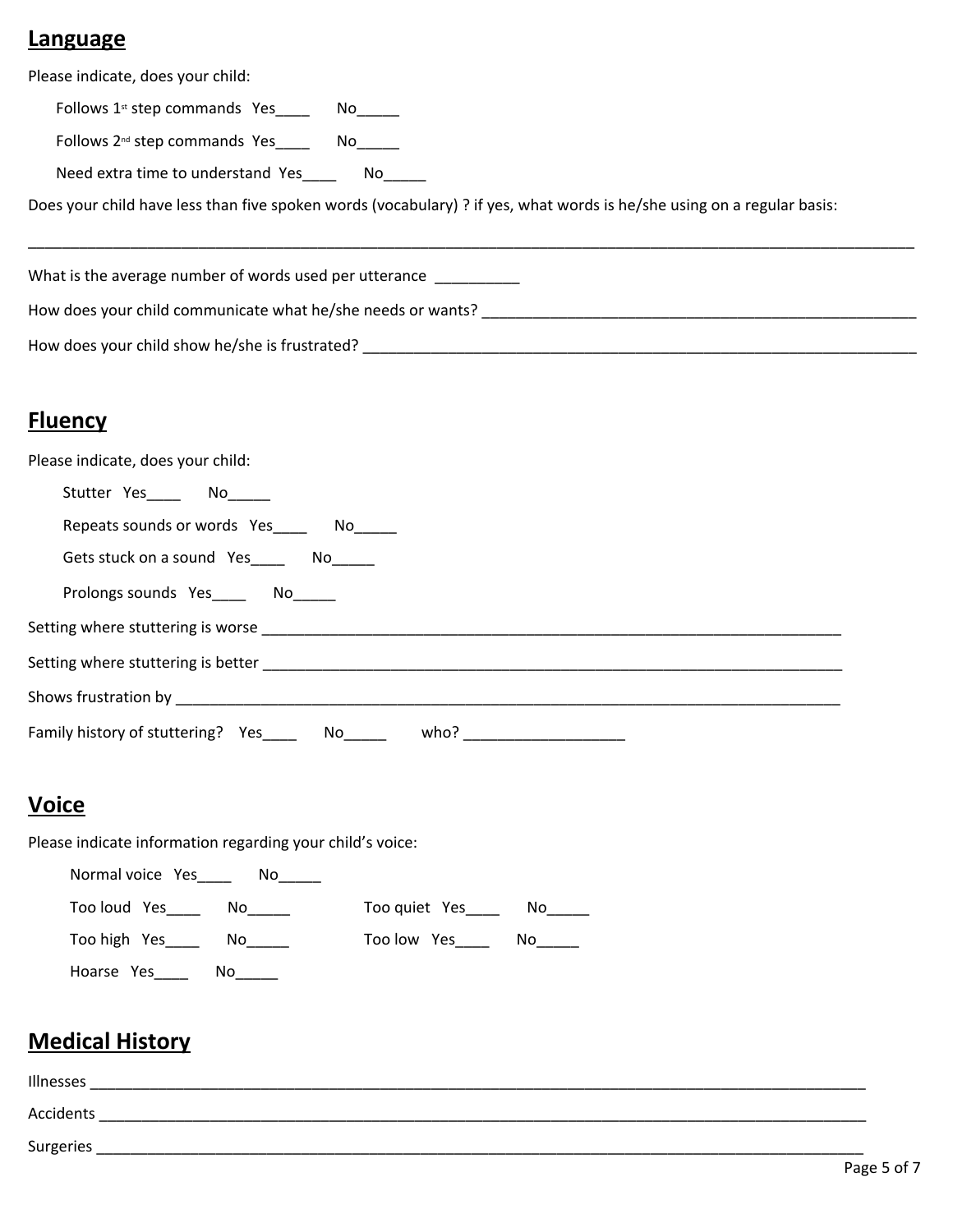| Medications                                                             |
|-------------------------------------------------------------------------|
|                                                                         |
|                                                                         |
|                                                                         |
| Current quality of sleep (on a scale of 1-10 with 10 the highest)       |
| Current quality of food intake (on a scale of 1-10 with 10 the highest) |

## **Social/Emotional States**

| Who is caring for your child during the day?                                                                   |
|----------------------------------------------------------------------------------------------------------------|
| Does your child have access to other children?                                                                 |
| Favorite activities                                                                                            |
| Favorite toy(s) and the state of the state of the state of the state of the state of the state of the state of |
| How does your child show emotional frustration?                                                                |

*Check all that apply to your child:* 

| Social                         |
|--------------------------------|
| Plays alone                    |
| Playful                        |
| Cautious                       |
| Cooperative                    |
| Defiant                        |
| Calm                           |
| Distractible                   |
| Alert                          |
| Hyperactive                    |
| Takes turns                    |
| Has separation anxiety         |
| Curious                        |
| anxiety                        |
| Easily frustrated              |
| Aggressive                     |
| Self harms                     |
| Withdrawn                      |
| Affectionate                   |
| Has meltdowns                  |
| Pretend play                   |
| Plays w/toys                   |
| Easily overwhelmed             |
| Like to organize toys          |
| Likes to line up toys in order |
| Overwhelmed by                 |